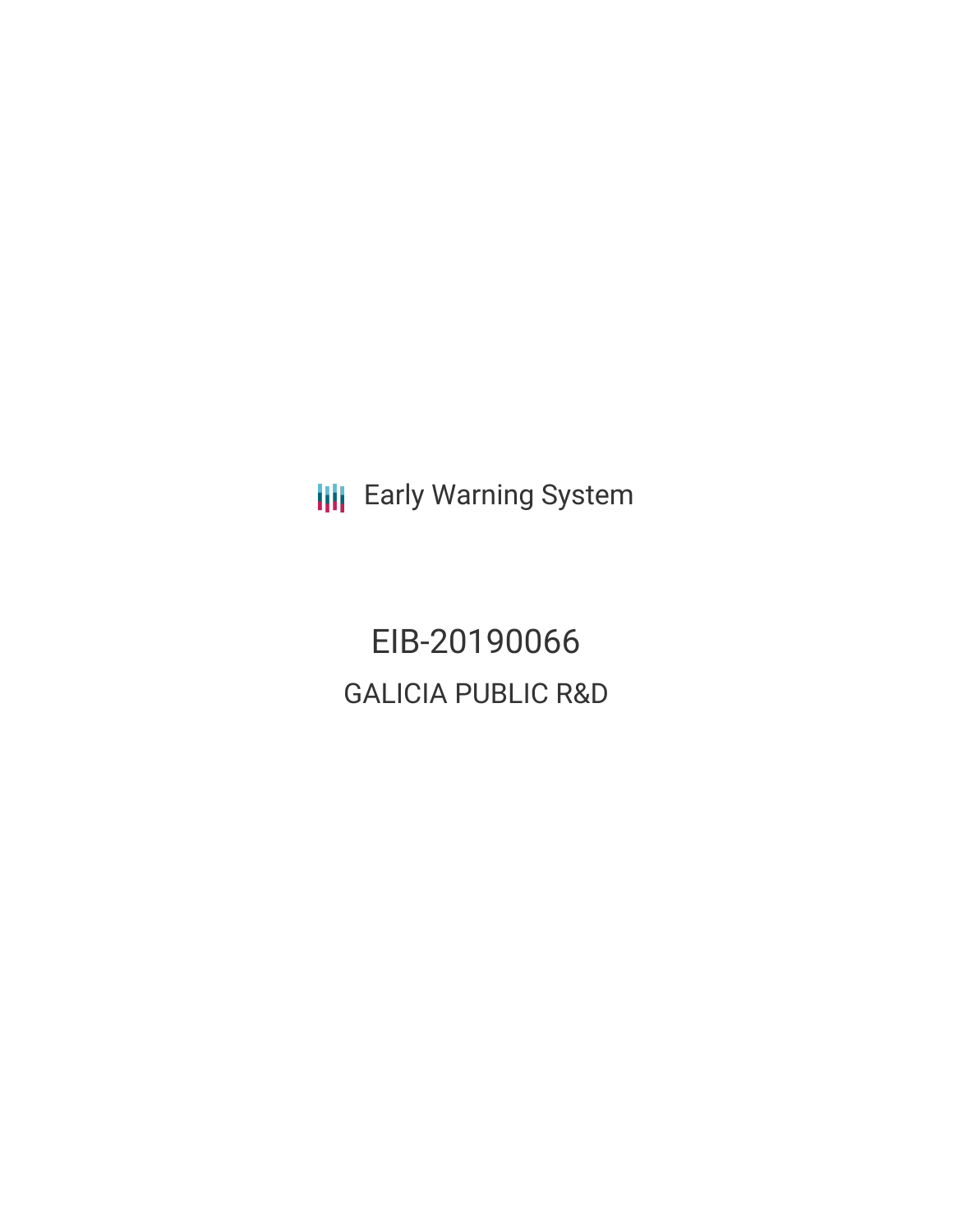# **Quick Facts**

| <b>Countries</b>               | Spain                          |
|--------------------------------|--------------------------------|
| <b>Financial Institutions</b>  | European Investment Bank (EIB) |
| <b>Status</b>                  | Approved                       |
| <b>Bank Risk Rating</b>        | U                              |
| <b>Voting Date</b>             | 2019-12-20                     |
| <b>Borrower</b>                | COMUNIDAD AUTONOMA DE GALICIA  |
| <b>Sectors</b>                 | <b>Education and Health</b>    |
| <b>Investment Type(s)</b>      | Loan                           |
| <b>Investment Amount (USD)</b> | \$110.77 million               |
| <b>Loan Amount (USD)</b>       | \$110.77 million               |
| <b>Project Cost (USD)</b>      | \$227.08 million               |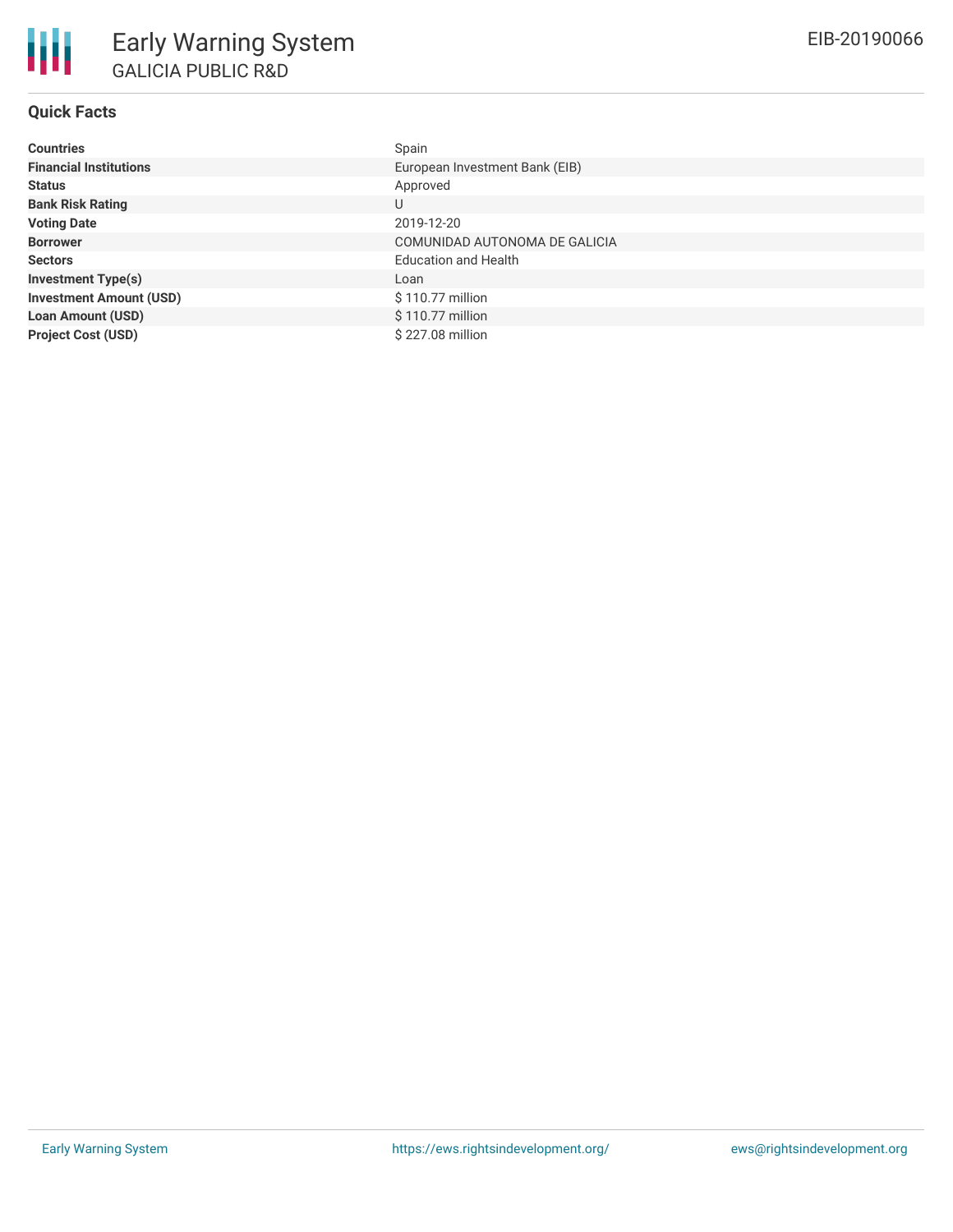

## **Project Description**

According to EIB website, the project concerns the co-financing of research and development activities performed by the University of Santiago de Compostela and the University of Vigo in the Autonomous Region of Galicia (Spain),during the period 2020-2023.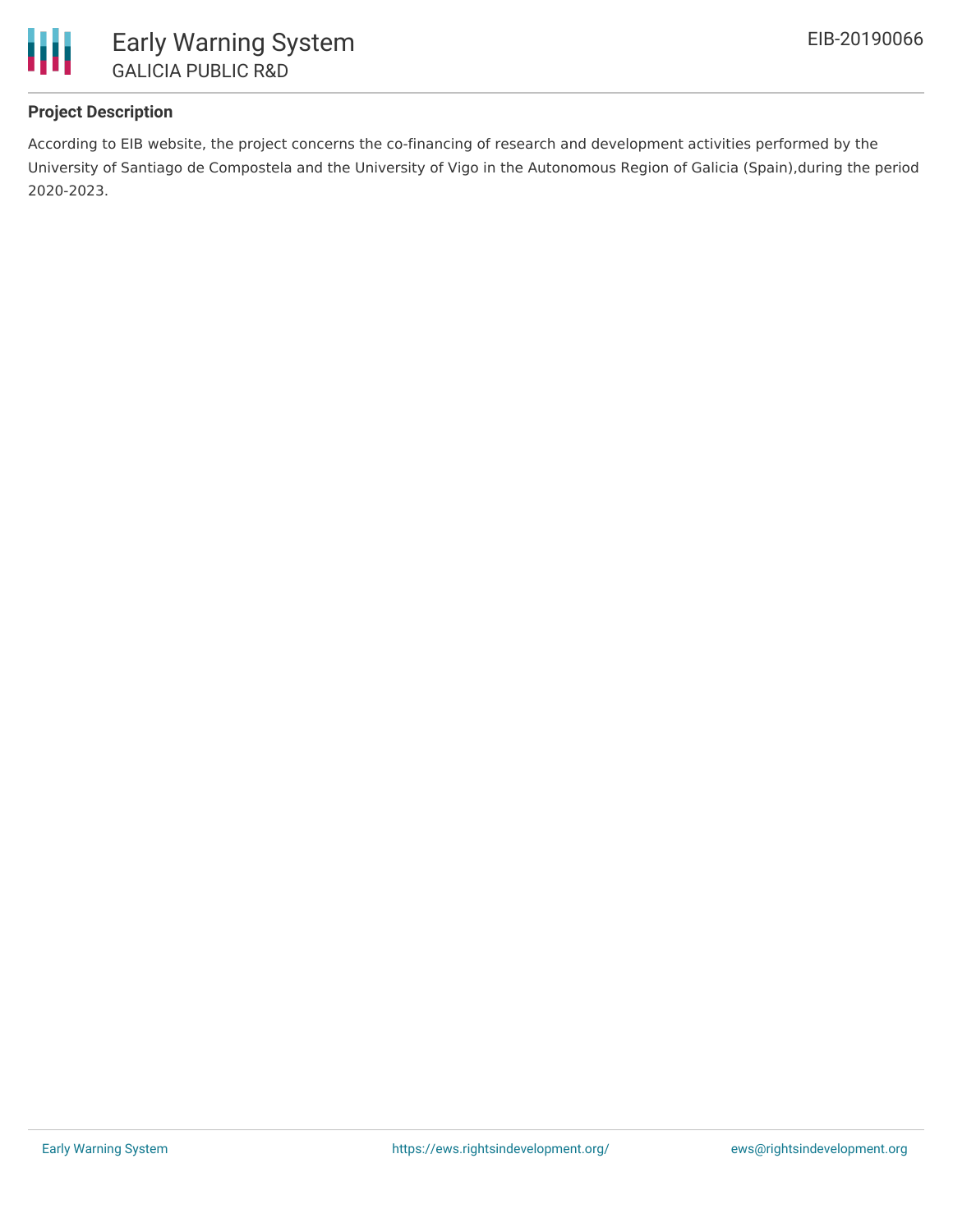### **Investment Description**

European Investment Bank (EIB)